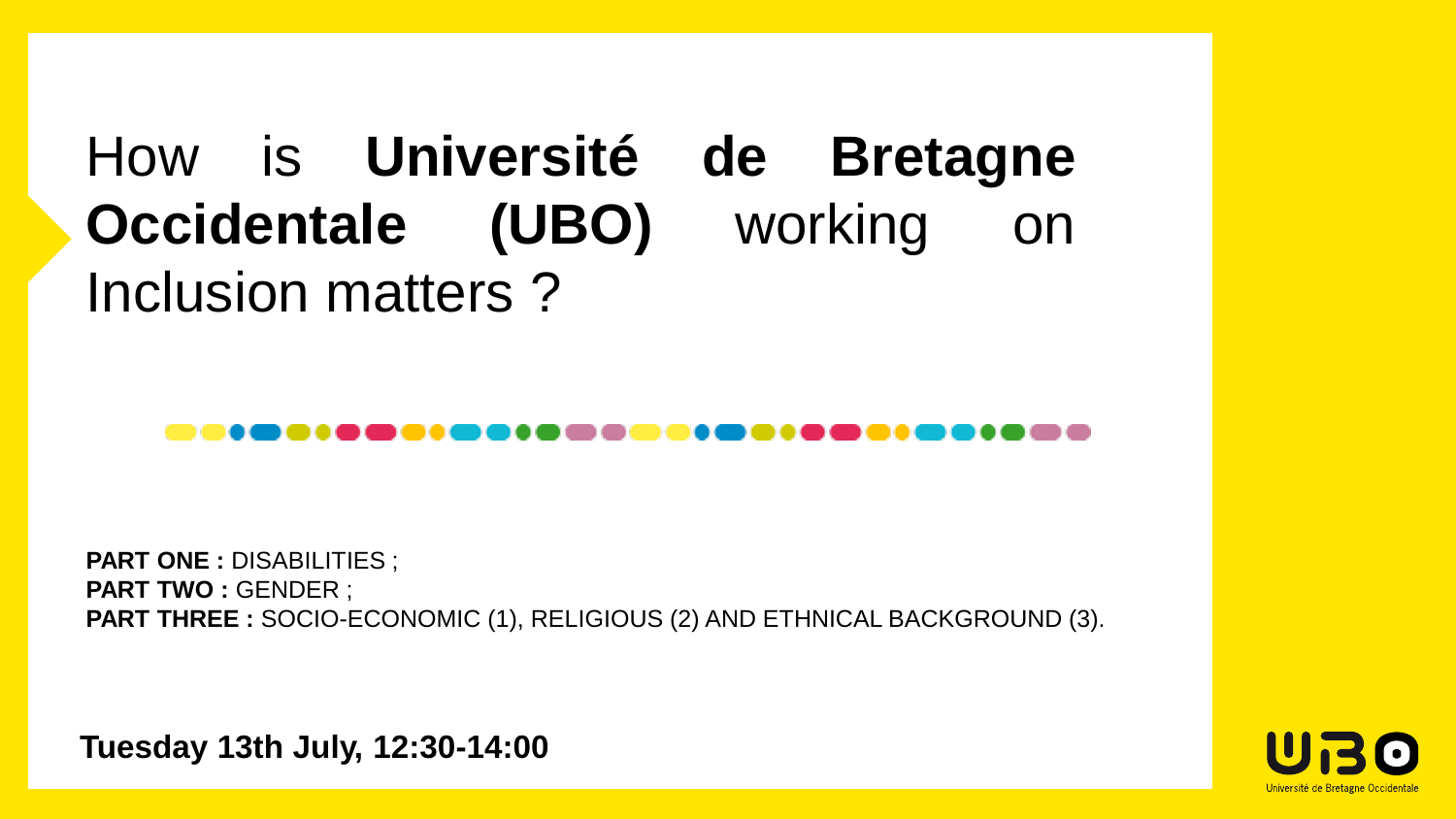## 1. Inclusion & support for students with disabilities

- On the campus, a dedicated place to welcome, inform and listen to students with disabilities : **HANDIVERSITÉ**
- Website: [https://www.univ-brest.fr/deve/menu/vie\\_etudiante/Handiversit%C3%A9/HANDIVERSITE](https://www.univ-brest.fr/deve/menu/vie_etudiante/Handiversit%C3%A9/HANDIVERSITE)
- Staff in charge : **M. Abdelkader BOUDARENE** ([amenagement.handicap@univ-brest.fr](mailto:amenagement.handicap@univ-brest.fr))

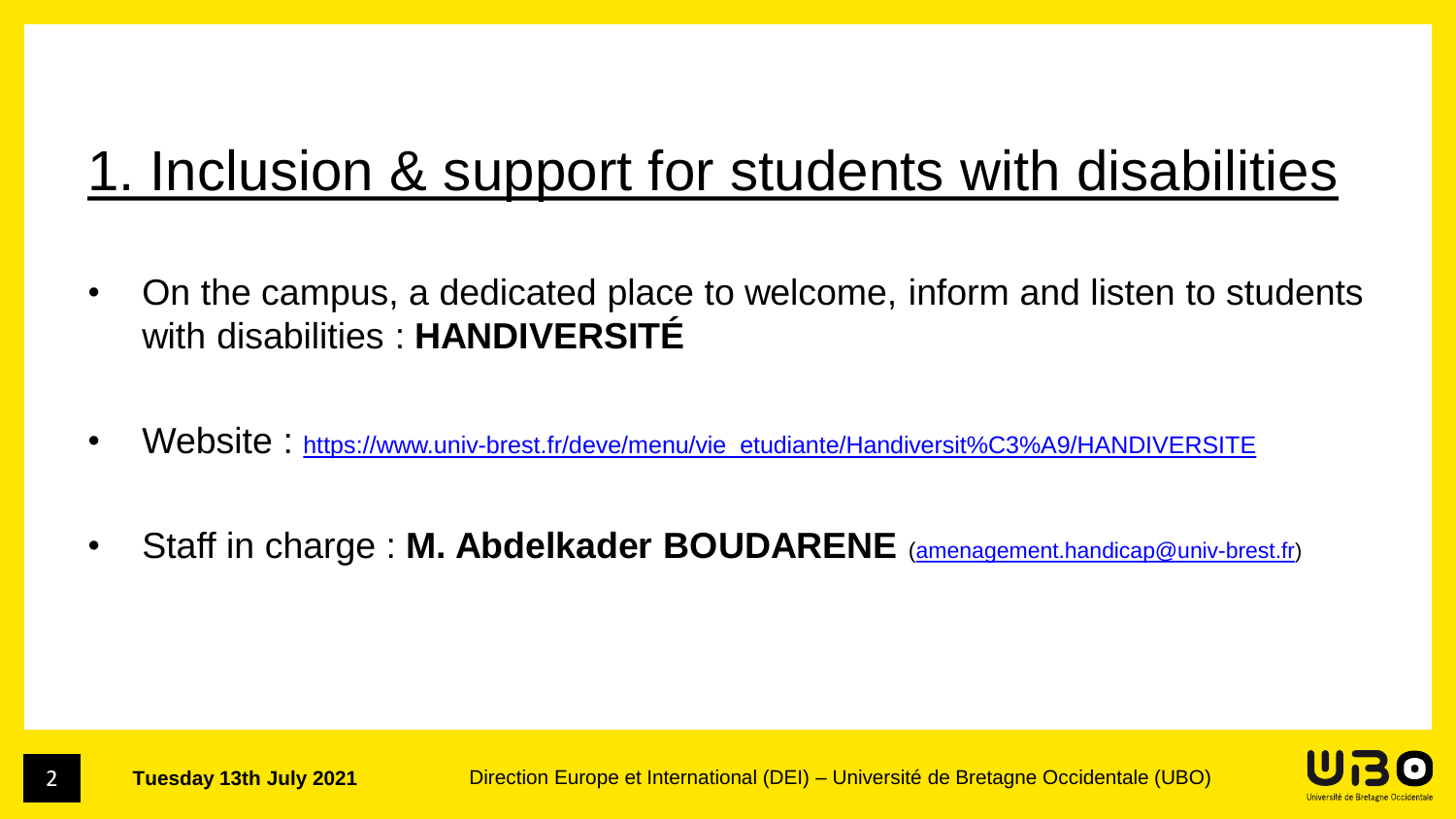#### 1. Inclusion & support for students with disabilities

→ The missions of **HANDIVERSITÉ** in UBO :

- Helping with administrative procedures ;
- Analyzing needs and setting up compensation measures with teaching and administrative teams in the areas of training, student life and the organization of examinations, competitions, etc. ;
- Providing support throughout the schooling process ;
- Ensuring the accessibility of the university's buildings ;
- A personalized visit of the various university sites ;
- Providing an interface with teaching teams, school departments, other university and external services ;
- Raising awareness among the UBO community.

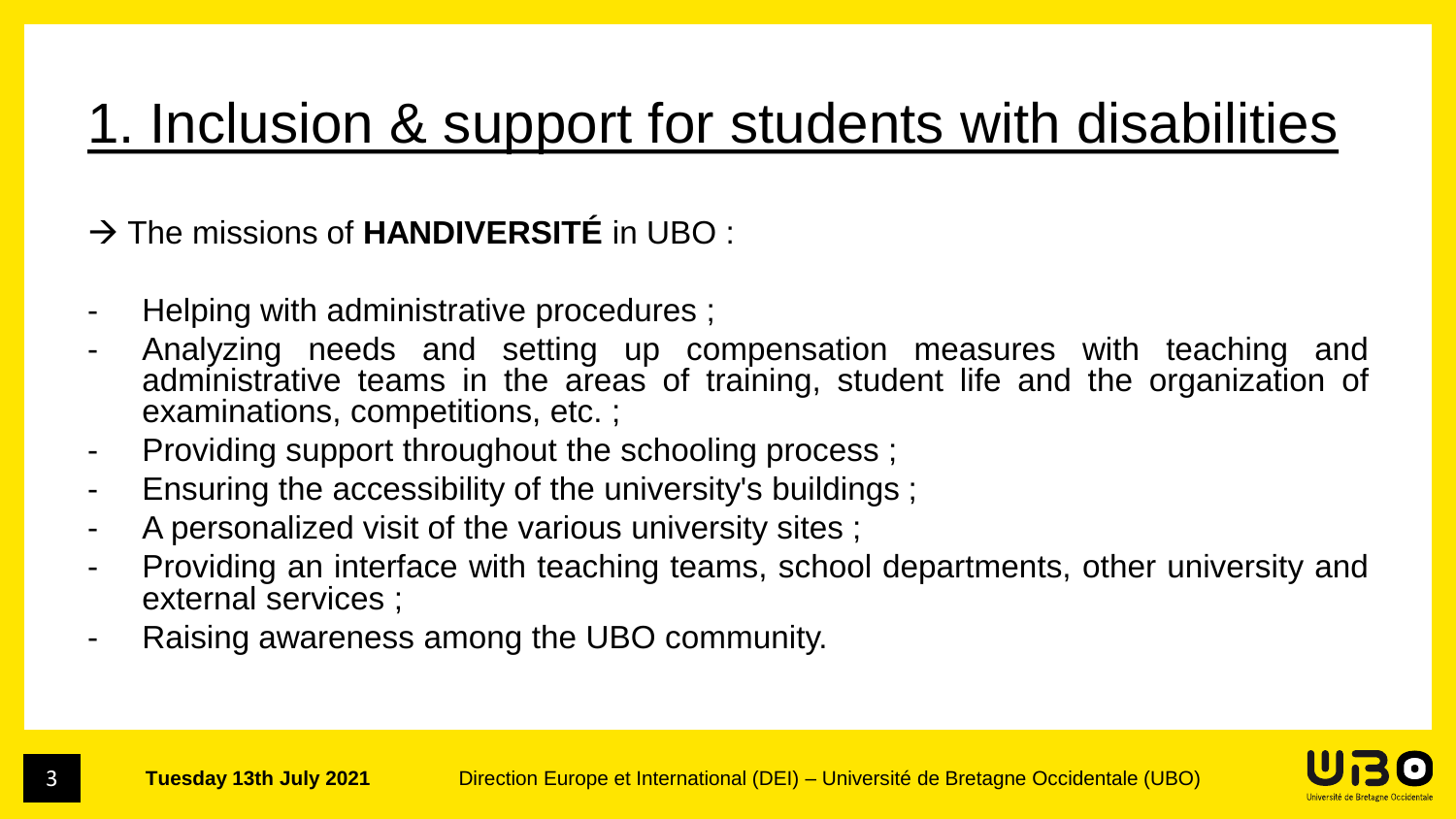### 1. Inclusion & support for students with disabilities

- **Technical support** (specialized equipments for visually disabled students, audio system for deaf students, parking facilities for students with reduced mobility, elevators, etc.)
- **Academic support** (help for library research, access to course content, loan of computers and adapted devices for classes and exams, etc.)
- **Accomodation support** (dedicated appartments on the campus)



4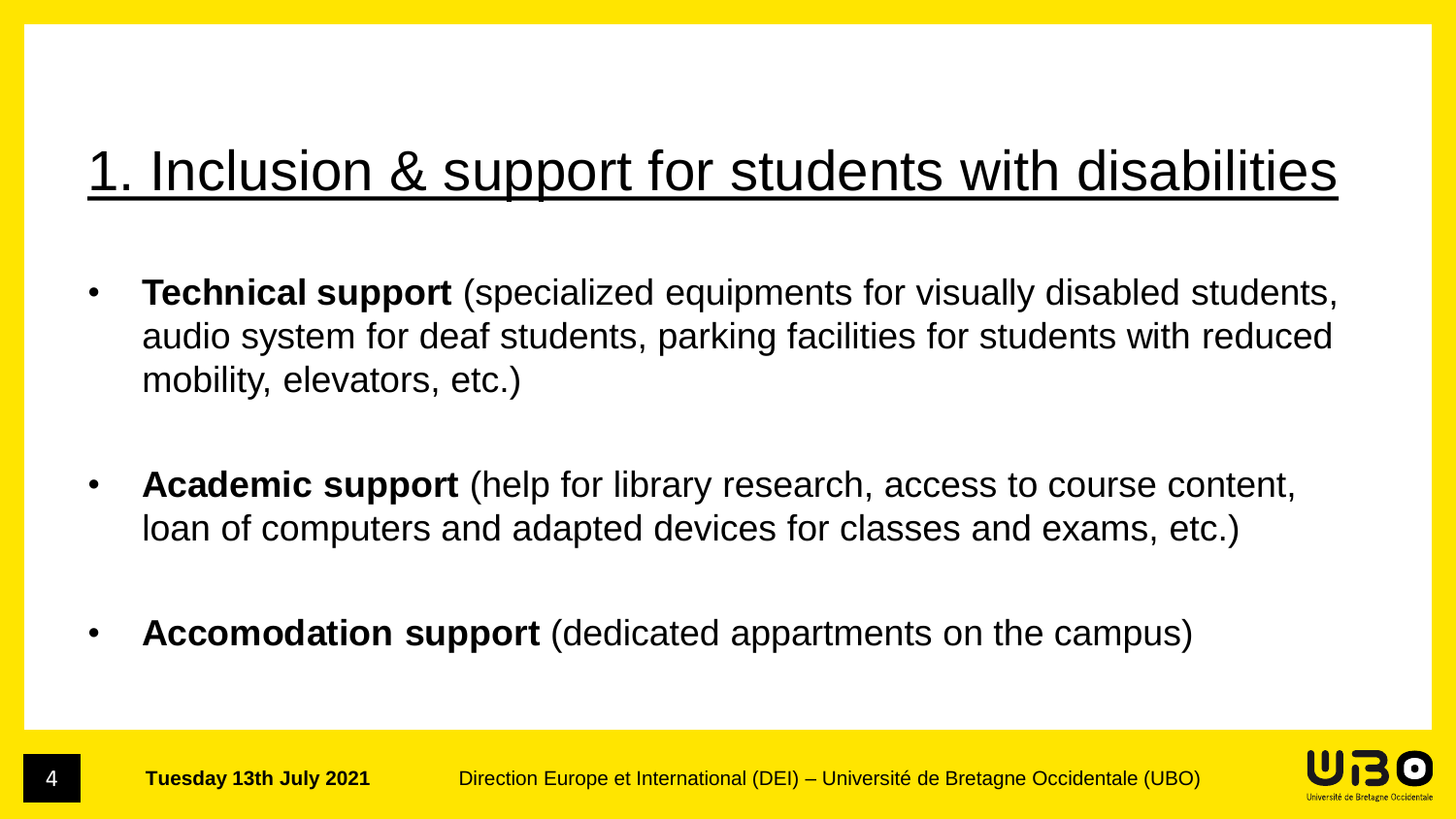#### 2. Gender Inclusion

5

- **Cultural projects within the University life**
- **"Girls who..."** : Setting an example of science performed by women and foster programming and robots technology in elementary schools (all UBO) ;
- **Global Women's Breakfast :** Establishing an on-going virtual network where women in the chemical and related sciences can connect in a meaningful way to support their professional aspirations (once a year in the Faculty of Sciences and Technologies).

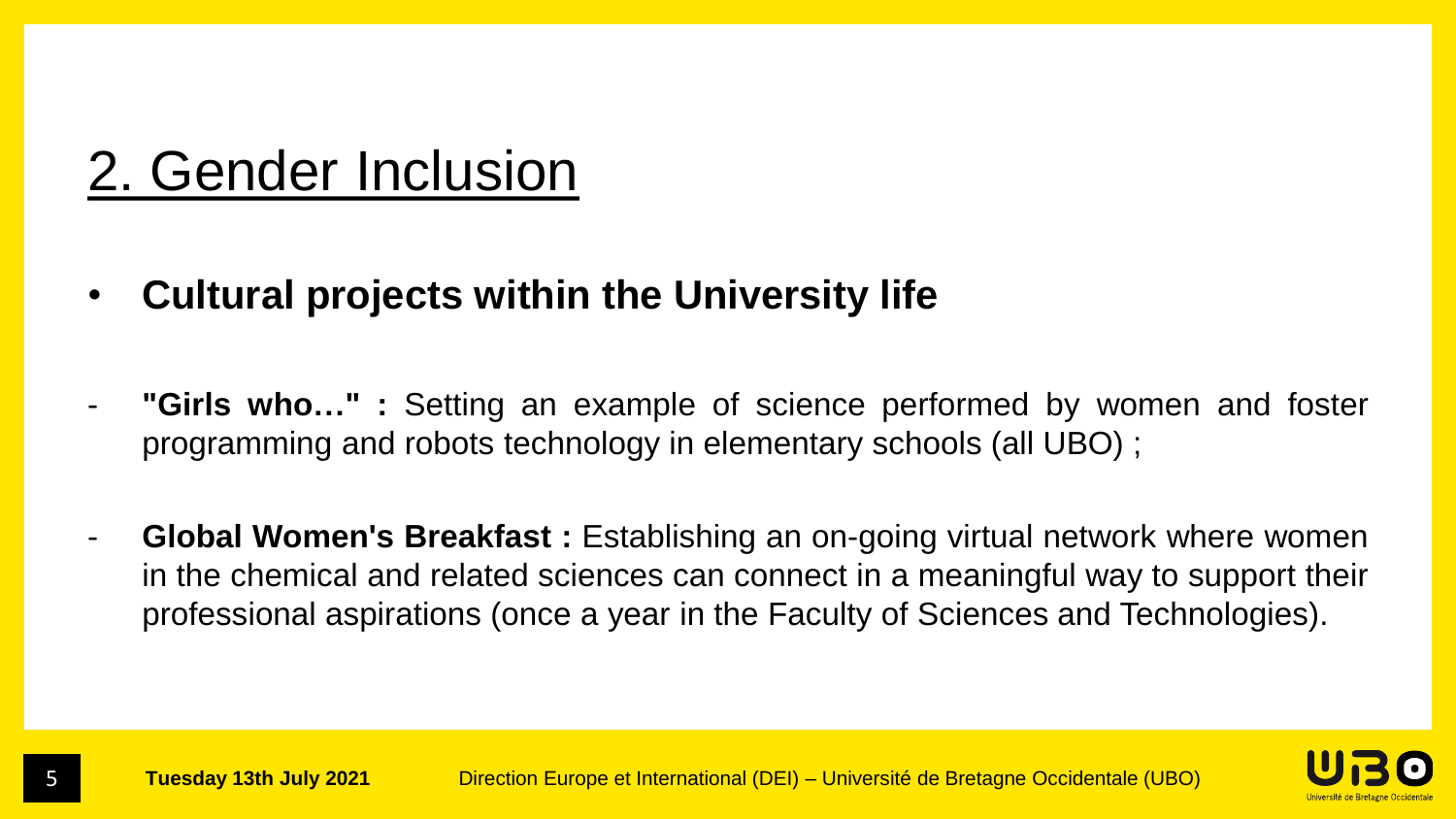

#### 2. Gender Inclusion

- In the mark of the **SEA-EU Alliance** (Brest, Cadiz, Gdansk, Kiel, Malta and Split) :
- Collecting and analyzing **gender datas** among the **social balance sheets** of the **Université de Bretagne Occidentale**.



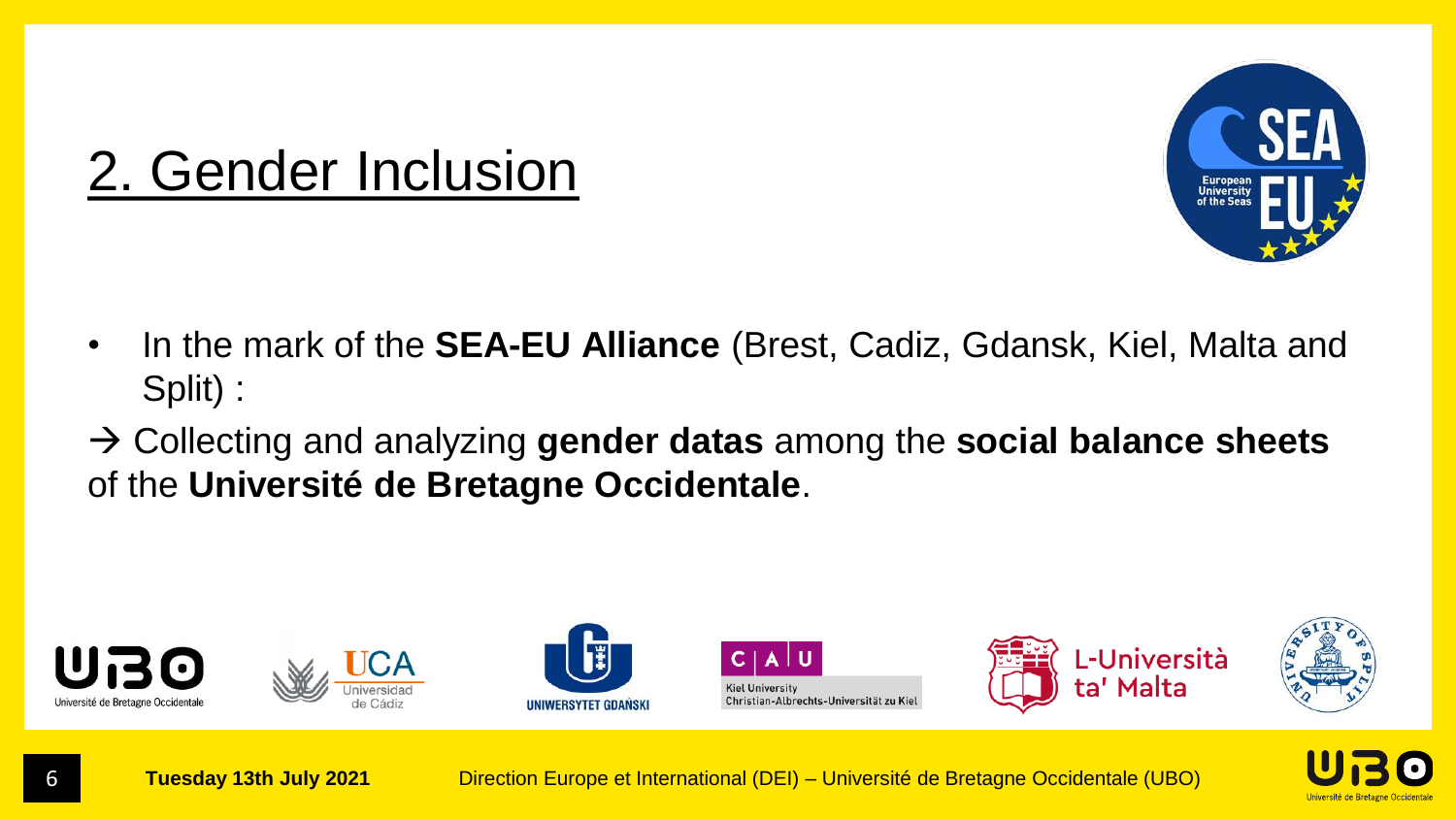#### 3.1. Inclusion based on the socio-economic background

- Scolarships ;
- University accomodations;
- Restaurants on the campus and a solidarity grocery (AGORAé) managed by a student association ;
- Registration fees.



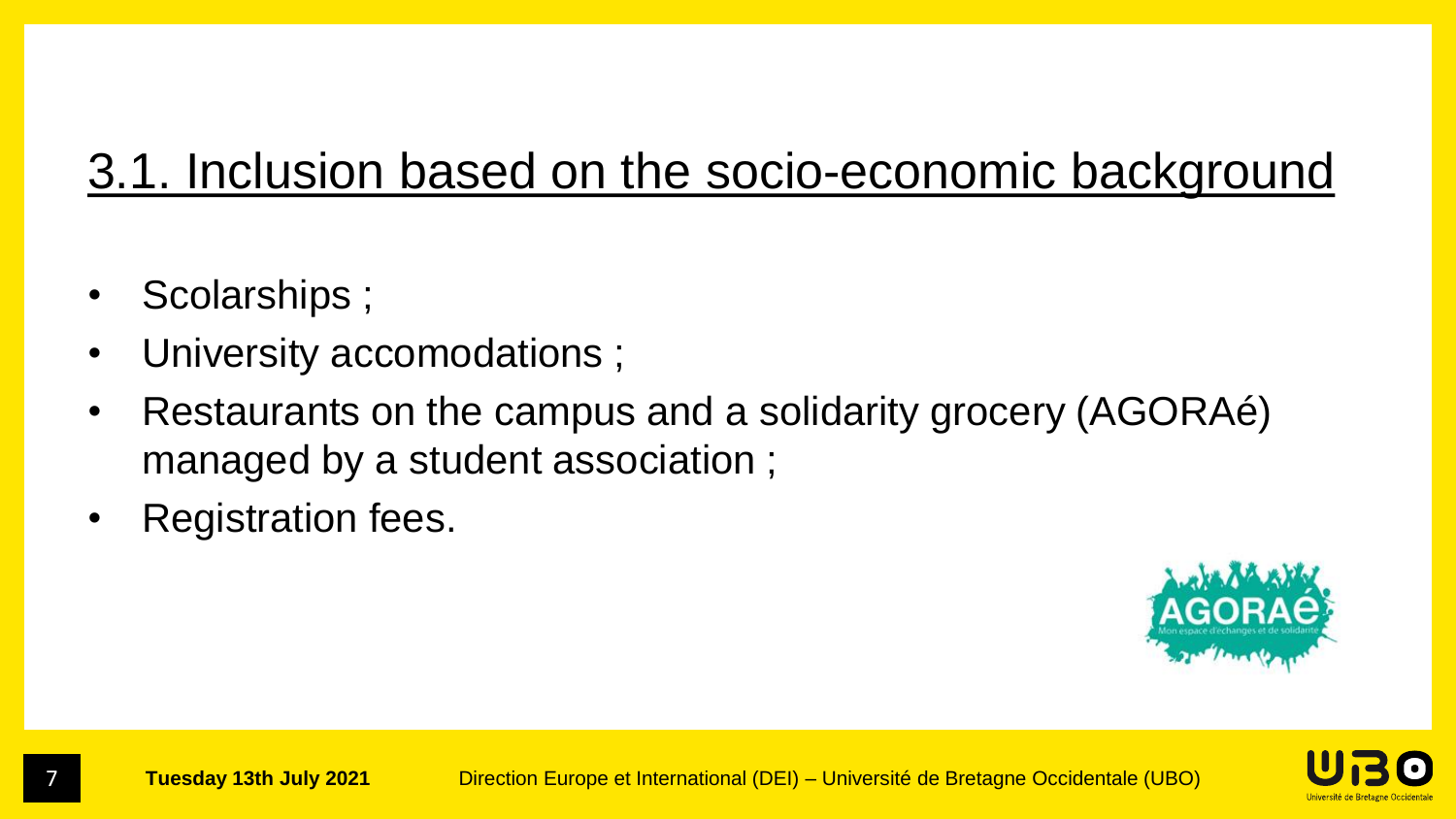#### 3.2 & 3.3 Inclusion based on the religious and ethnical background

- In France, as a secular state, the legal framework does not allow public organizations to collect datas based on religious and ethnic criteria ;
- Nevertheless, cultural and international openness remains one of the most fundamental pillars of the **Université de Bretagne Occidentale (UBO)**.



8